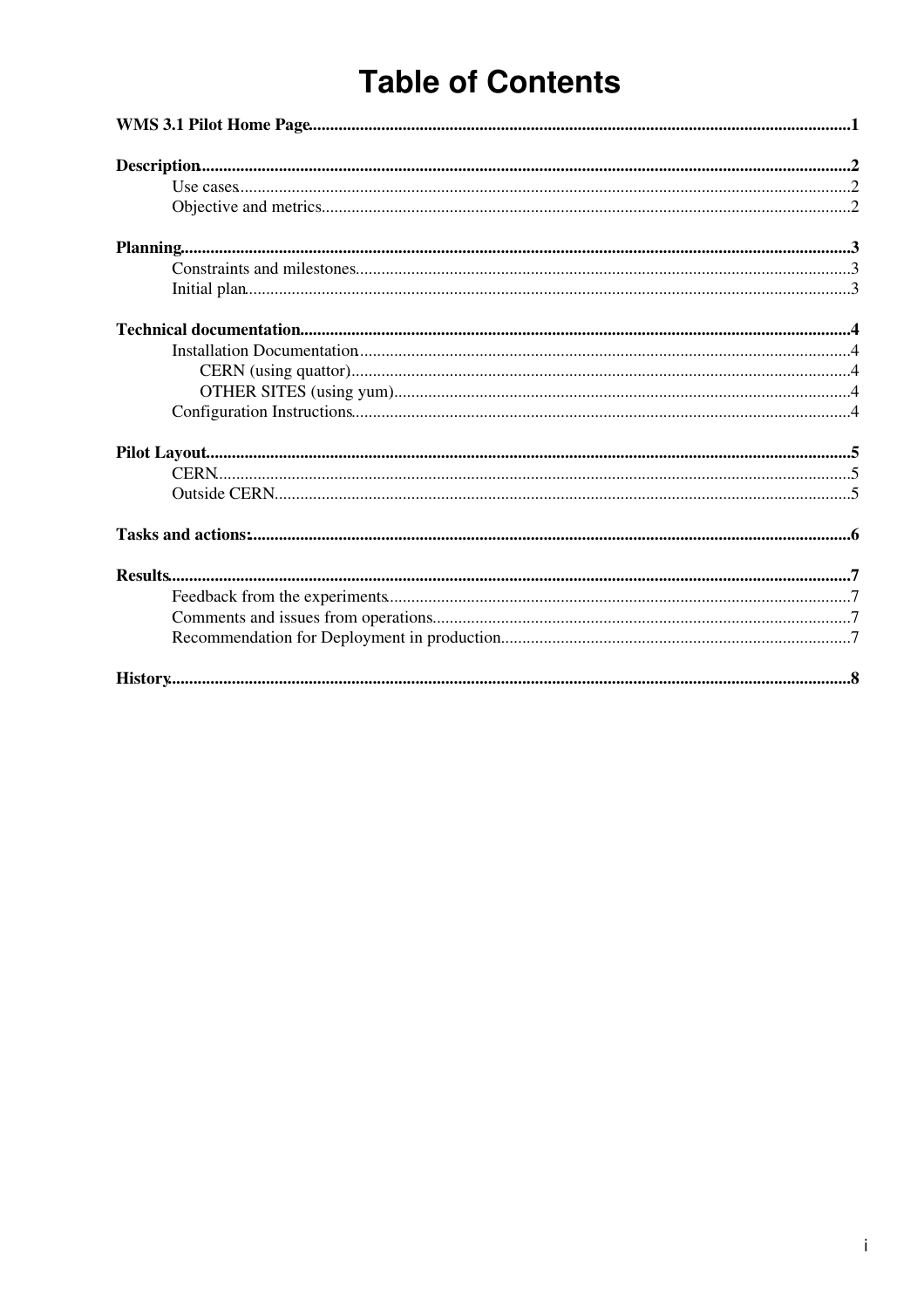- <span id="page-1-0"></span>• Start Date: Fri 13 Feb 2009
- End Date: Thu 26 Feb 2009
- Description: Pilot Service of gLite WMS 3.1 @ CERN, SCAI CNAF
- Coordinator: Nick Thackray
- Contact e-mail: na
- Status: Closed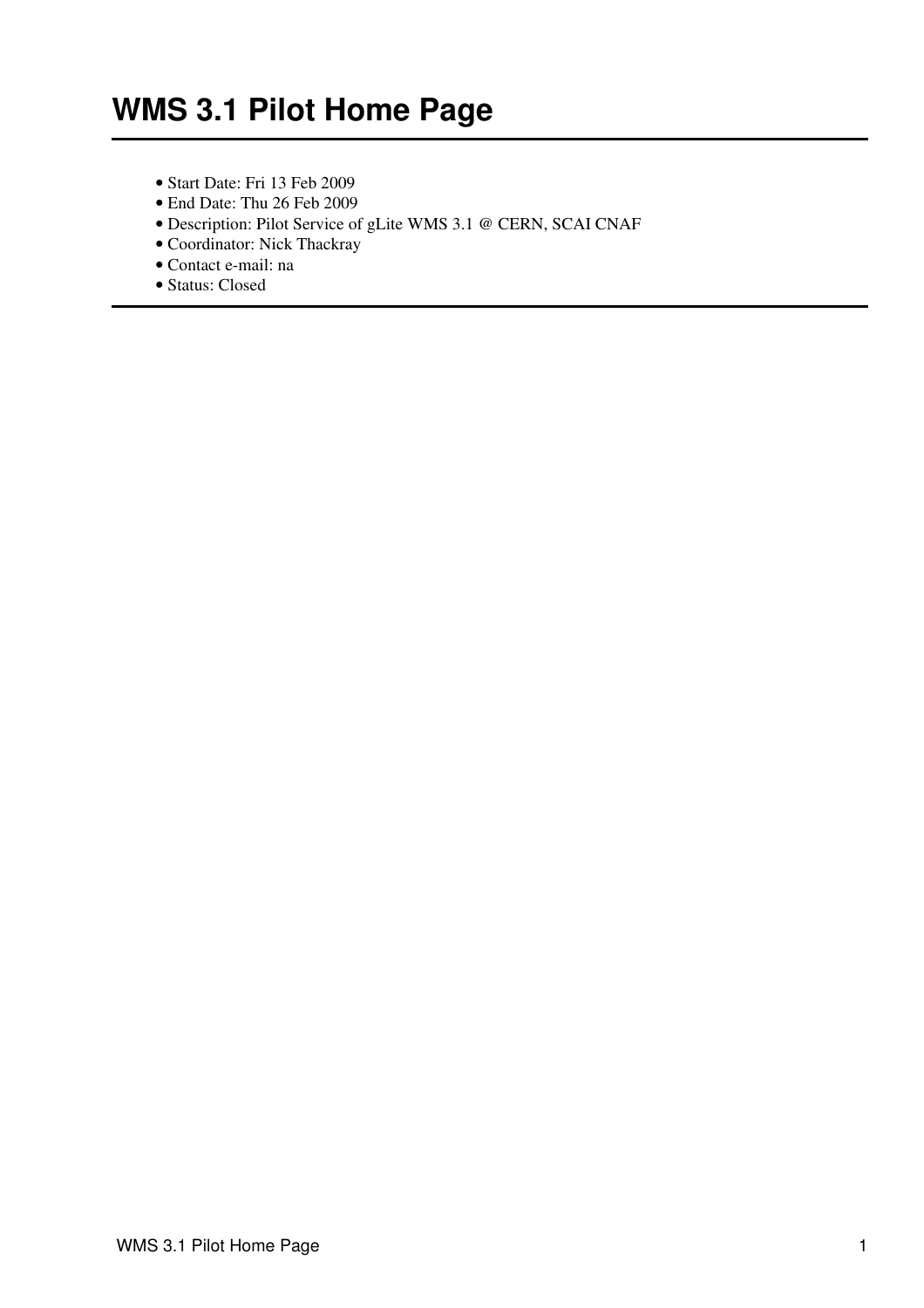# <span id="page-2-0"></span>**Description**

The pilot is based on two main streams of activity.

The first stream is hosted at CNAF and SCAI. It has the goal to validate the version shipped with gLite3.1 PPS Update43. This phase is not supposed to last very long and will finish ideally few days later the release of the corresponding software to production

The second stream is hosted at CERN-PROD . One or more WMSs based on the version what is released with gLite 3.1 PPS are run in support to the Alice production system. The goal is to debug the "performance decay" observed by that VO at CERN during last Christmas' break

#### <span id="page-2-1"></span>**Use cases**

In both streams the application model is the same: the newly installed services are deployed in production and kept under observation without any special solicitation from the VOs.

### <span id="page-2-2"></span>**Objective and metrics**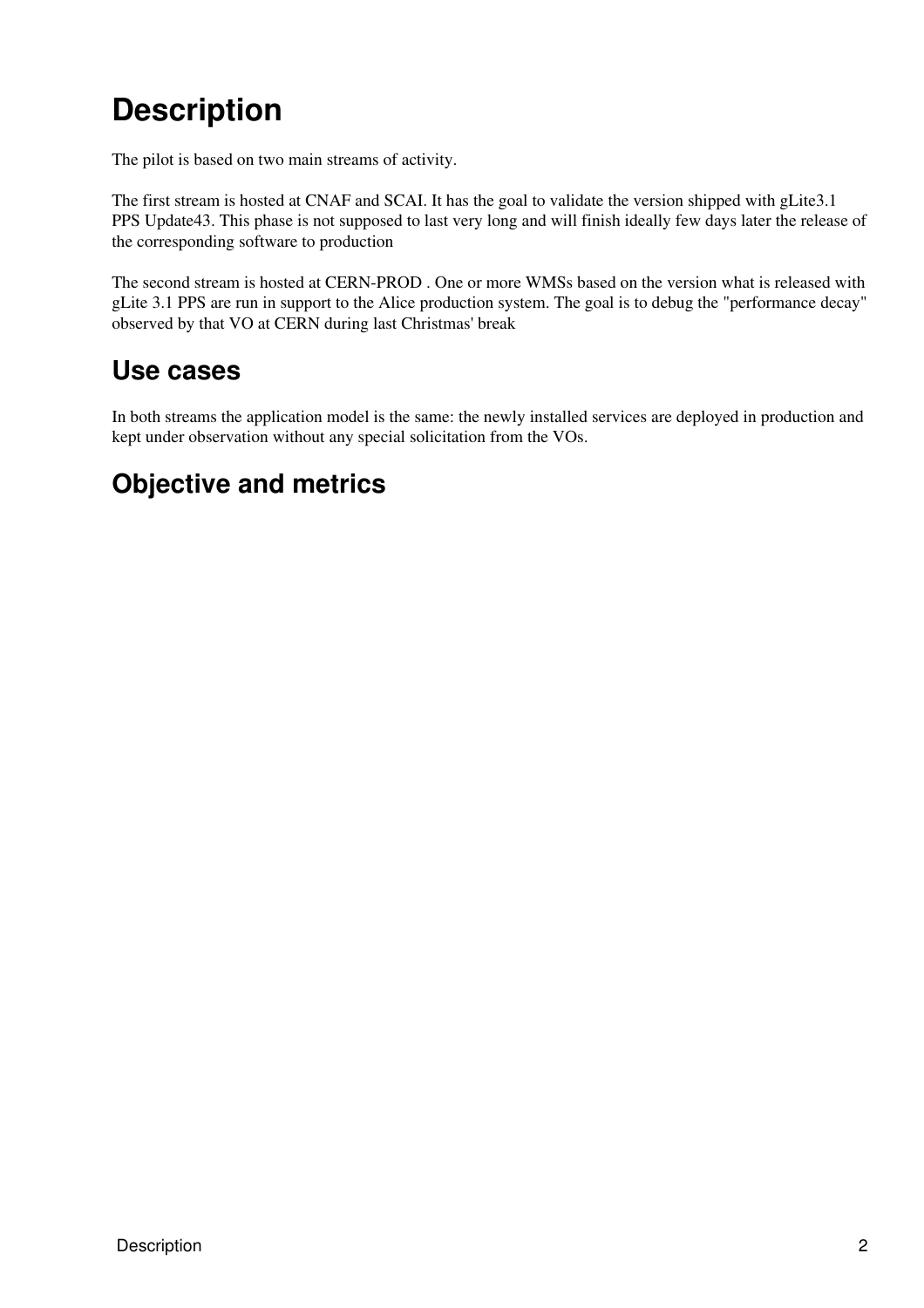<span id="page-3-0"></span>**Planning**

<span id="page-3-1"></span>**Constraints and milestones**

<span id="page-3-2"></span>**Initial plan**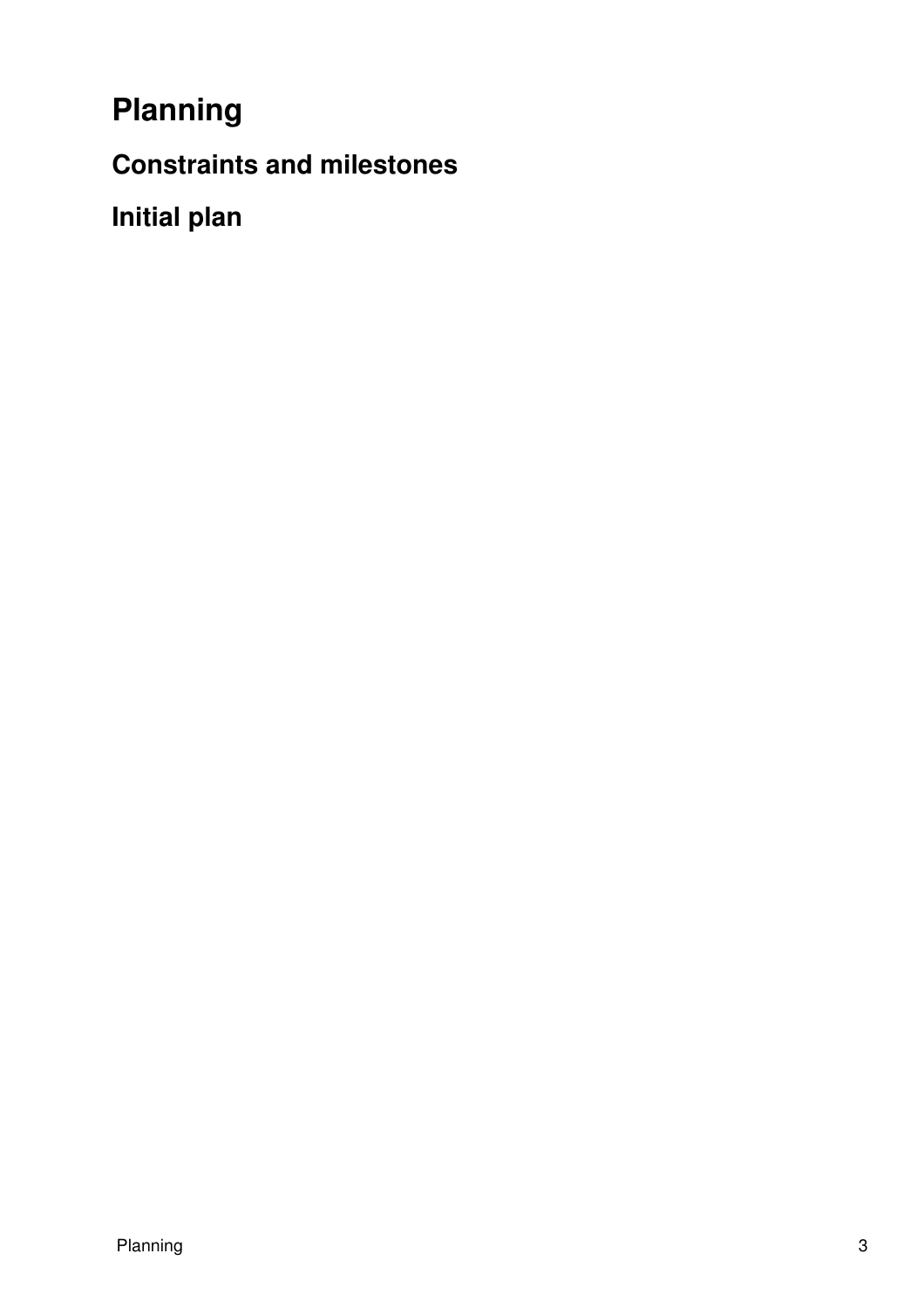## <span id="page-4-0"></span>**Technical documentation**

#### <span id="page-4-1"></span>**Installation Documentation**

#### <span id="page-4-2"></span>**CERN (using quattor)**

#### <span id="page-4-3"></span>**OTHER SITES (using yum)**

The version currently used in the pilot is the one distributed with gLite3.1 PPS Update 43 (see [release notes\)](https://twiki.cern.ch/twiki/bin/view/EGEE/PPSReleaseNotes_310_PPS_Update43) Plus the following patches:

- [PATCH:2802](https://savannah.cern.ch/patch/?2802)
	- Repository URL: ♦ <http://grid-deployment.web.cern.ch/grid-deployment/glite/cert/3.1/patches/2802/>

### <span id="page-4-4"></span>**Configuration Instructions**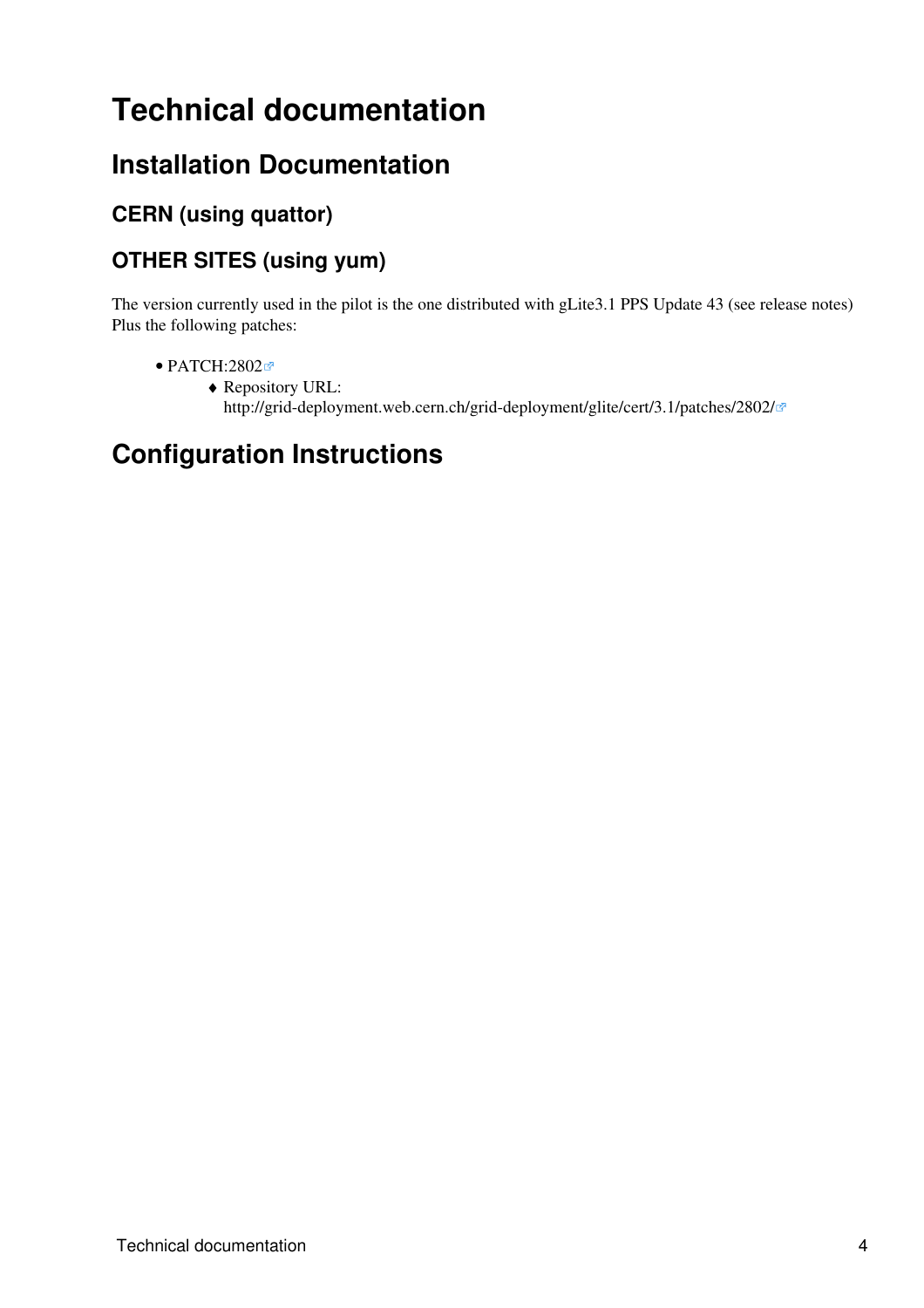# <span id="page-5-0"></span>**Pilot Layout**

List of available 3.1 WMSs (+ supported VOs)

### <span id="page-5-1"></span>**CERN**

#### <span id="page-5-2"></span>**Outside CERN**

- wms002.cnaf.infn.it cms
- wms003.cnaf.infn.it cms
- wms005.cnaf.infn.it cms
- wms011.cnaf.infn.it cms
- wms012.cnaf.infn.it cms
- wms014.cnaf.infn.it cms
- wms015.cnaf.infn.it cms
- wms017.cnaf.infn.it cms
- egee-rb-09.cnaf.infn.it alice
- glite-wms2.scai.fraunhofer.de ops, dteam, dech, alice, cms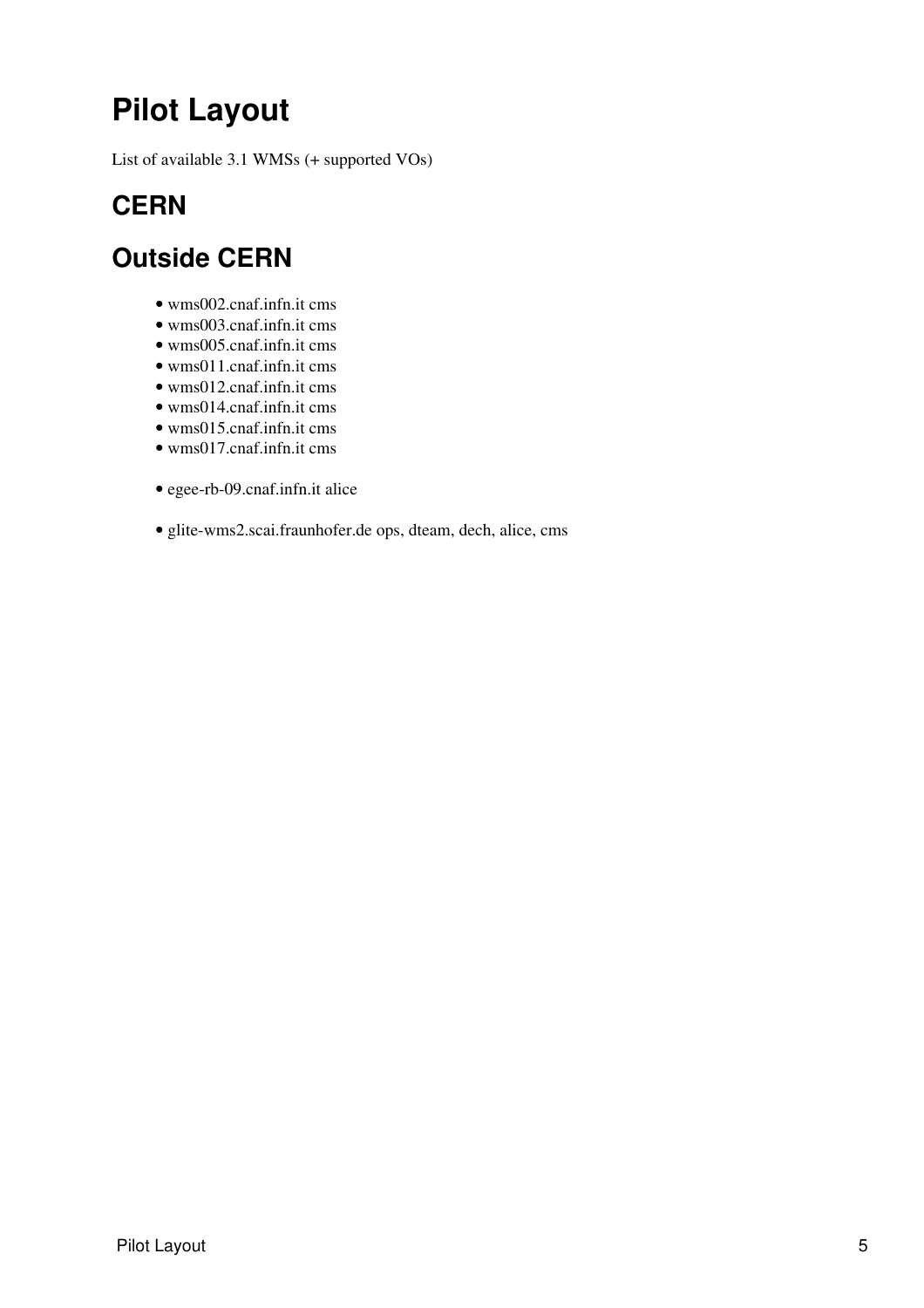## <span id="page-6-0"></span>**Tasks and actions:**

Actions for SA1 are tracked via the TASK:9038<sup>a</sup> available from the [PPS task tracker](http://www.cern.ch/pps/index.php?dir=./ActivityManagement/SA1DeploymentTaskTracking/&)<sup>a</sup>

Tasks for other participants are tracked here

| <b>Assigned to</b> | Due date | <b>Description</b>                           | <b>State</b> | <b>Closed</b>            | <b>Notify</b> |
|--------------------|----------|----------------------------------------------|--------------|--------------------------|---------------|
|                    |          | Main.CERN_PPS 2007-03-05 Example Action Item |              | 2008-04-16 AntonioRetico | edit          |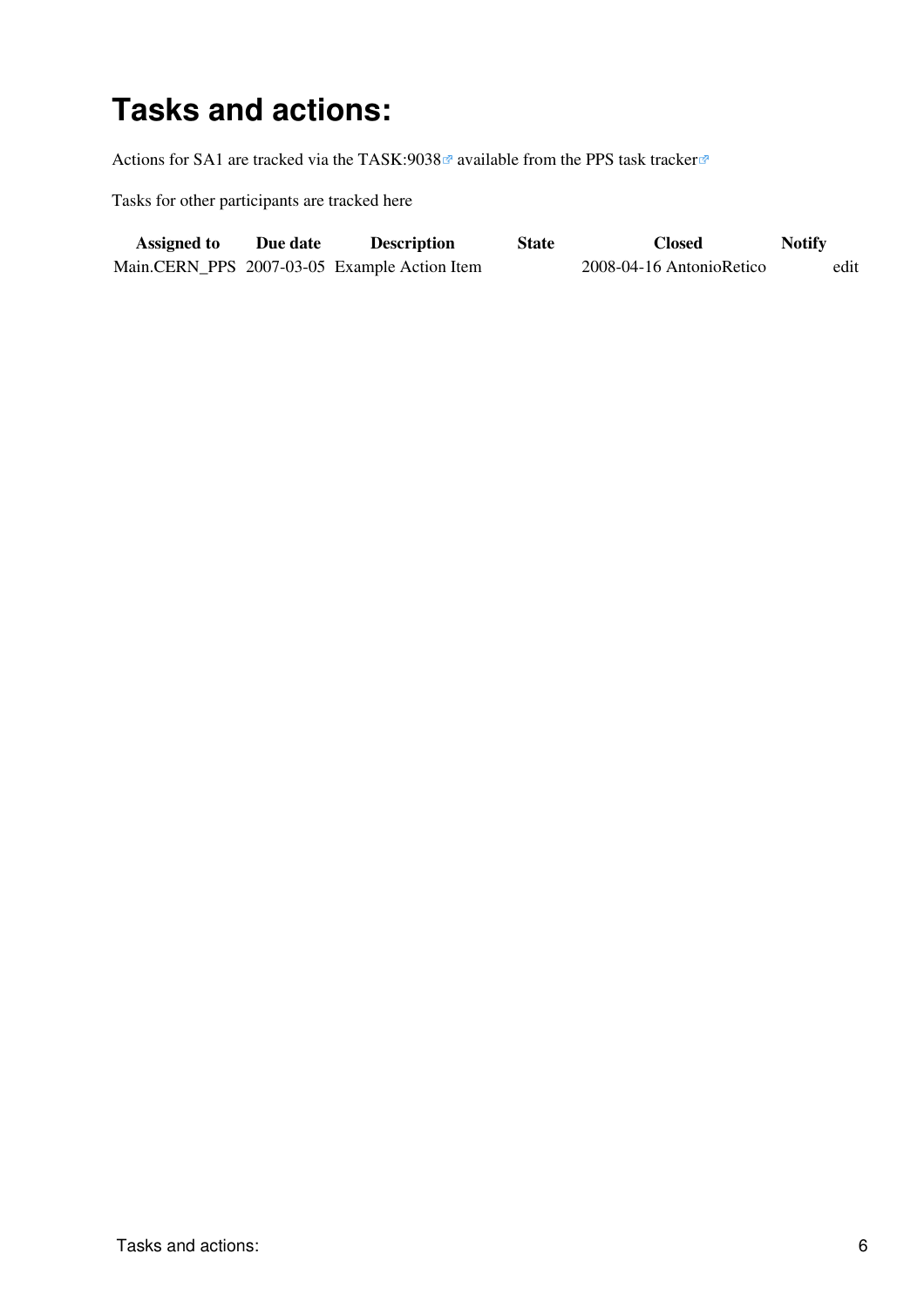# <span id="page-7-0"></span>**Results**

Evaluation by CNAF service operators

"WMS 3.1.100 (patch 1841+ patch2562) fixes a lot of bugs present in the previous releases. Many improvements in stability and reliability are now achieved. In terms of performance, for bulk submission with bulk match making enabled this version of the WMS (and LB) can handle the same number of jobs as before. It was tested at a constant rate of 30 kjob/day for 5 days on proper hardware (8/16 GB ram and good disks, separate servers for WMS and LB).

Each CMS pilot WMSs at CNAF in the last two months received a number of jobs well below that tested threshold (up to 10-15 kjob/day) and no backlog were ever observed.

Very different performance can be reached in case of single jobs submission (used for example in the ALICE and CDF dedicated WMSs).

Backlogs, in particular in input to the WM component, were observed in case of sustained rate greater that 0.1Hz.

The WMS 3.1.100 can alleviate this issue, giving the possibility to enable the so called pre-filtered ISM (the information supermarket - a sort of local cache of the BDII). Only the CE queues that support some defined VOs (those enabled in the WMS) are inserted in the ISM, so that the matchmaking is performed against a smaller number of entries, improving the overall performance of the WMS.

In one of the ALICE dedicated pilot WMS at CNAF the pre-filtered ISM was enabled and no backlog were formed since then, but the rate was never above 5kjob/day, with peaks of 0.18Hz. However the same daily number of jobs on another pilot ALICE WMS with no filtered ISM leads to a small backlog in input the WM component when a rate of 0.15HZ was sustained for few hours.

Next WMS release, the WMS 3.2, improving the parallelism in the WM component will also improve the MM performance even without the pre-filterd ISM."

#### <span id="page-7-1"></span>**Feedback from the experiments**

#### <span id="page-7-2"></span>**Comments and issues from operations**

<span id="page-7-3"></span>**Recommendation for Deployment in production**